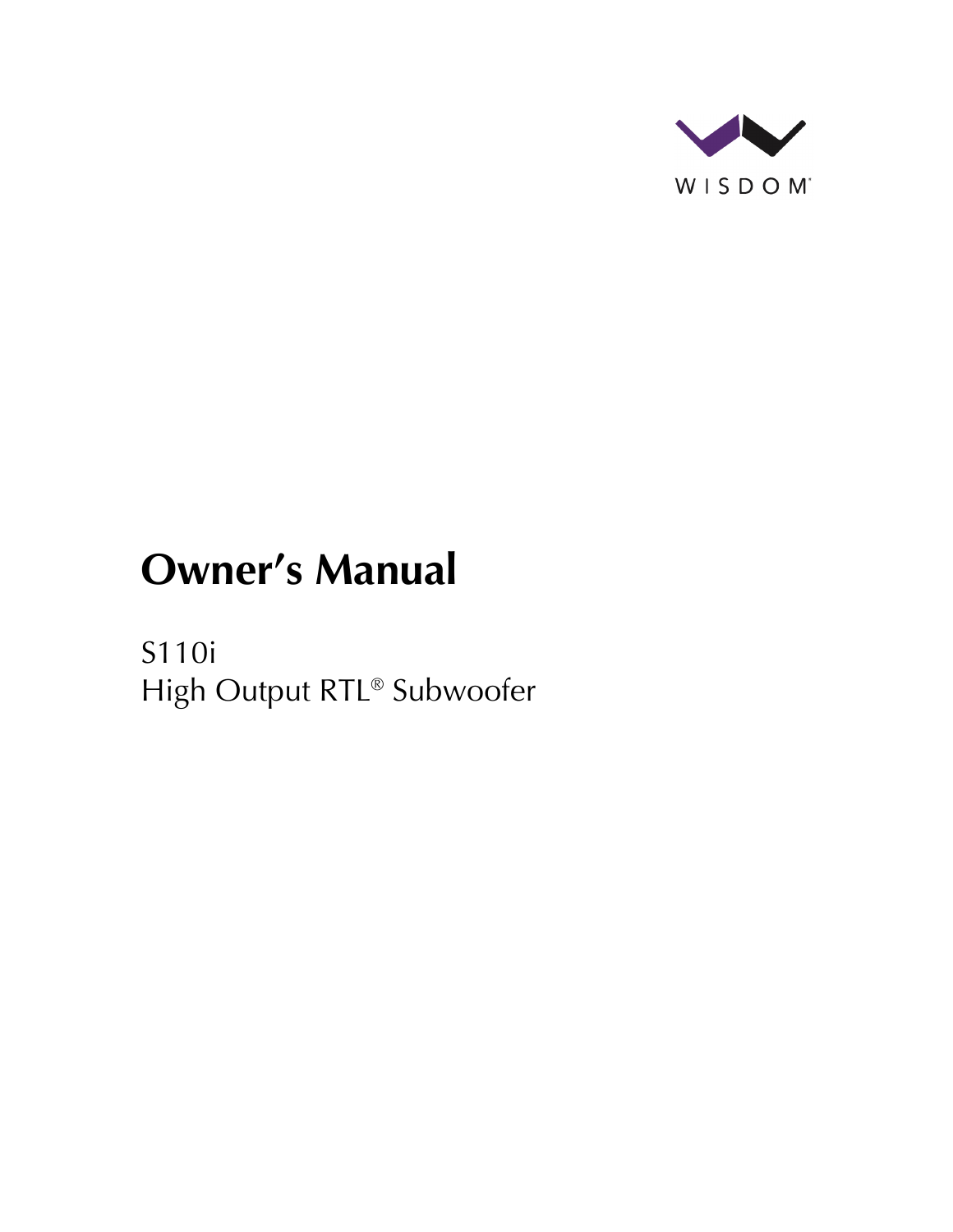#### **Table of Contents**

**Introduction | 3**

**Overview | 3**

**Unpacking the S110i | 4**

**Placement and Setup | 5**

**Setting up the S110i | 7**

**Connections | 7**

**North American Warranty | 8**

**Obtaining Service | 9**

**Specifications | 10**

**Accessories | 11**

**Dimensions | 12**

### **DOCUMENT CONVENTIONS**

This document contains general safety, installation, and operation instructions for the Wisdom Audio High Output RTL® Subwoofer. It is important to read this document before attempting to use this product. Pay particular attention to:

**WARNING: Calls attention to a procedure, practice, condition or the like that, if not correctly performed or adhered to, could result in injury or death.** 

**CAUTION: Calls attention to a procedure, practice, condition or the like that, if not correctly performed or adhered to, could result in damage to or destruction of part of or the entire product.** 

*Note: Calls attention to information that aids in the installation or operation of the product.*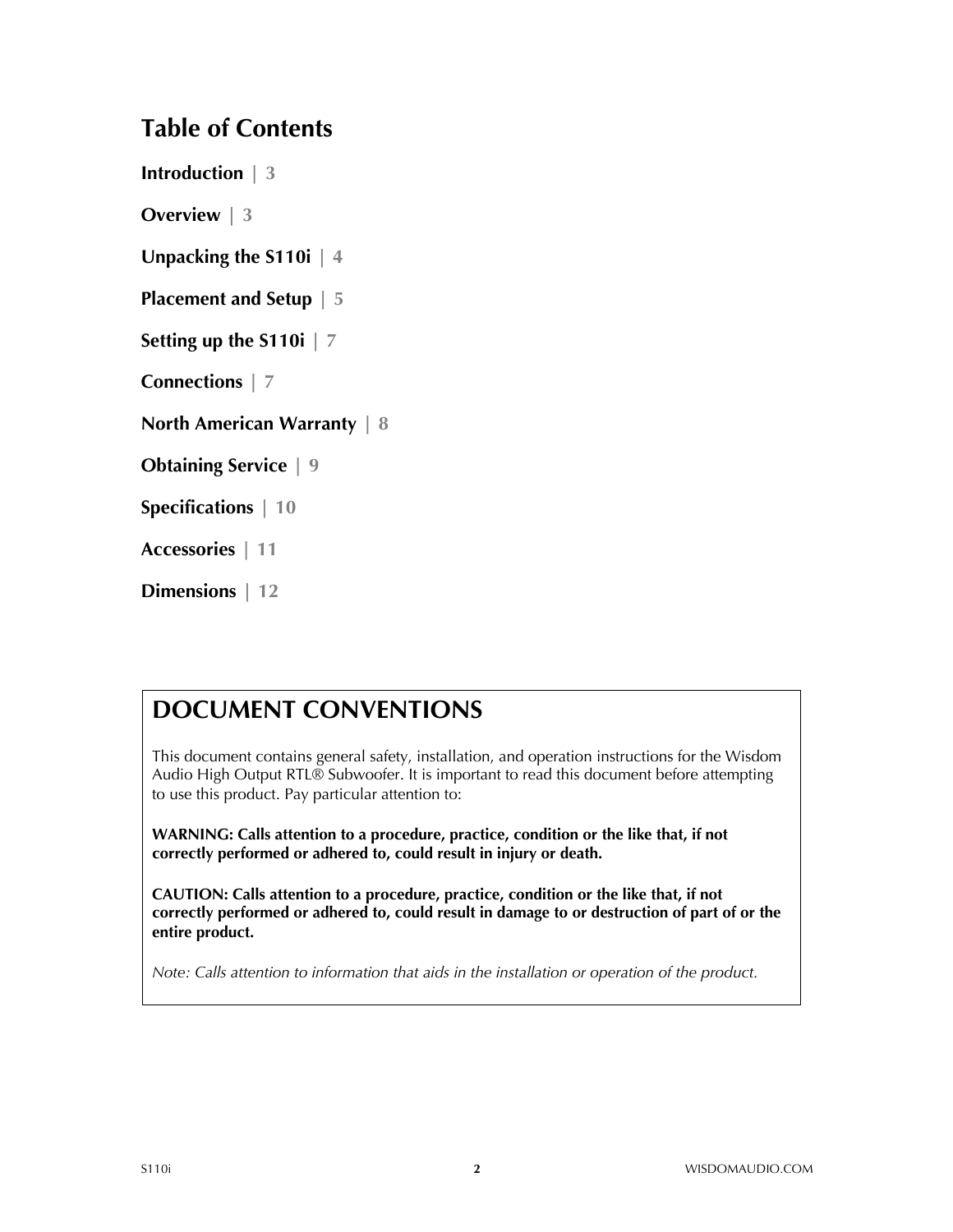# **Introduction**

Congratulations on purchasing your Wisdom Audio subwoofer. The **S110I's Regenerative Transmission Line™** technology delivers tremendous bass performance in terms of depth, dynamics, and distortion resulting in articulate bass that integrates seamlessly with high-resolution main speakers such as Wisdom Audio's Sage Series.

We recognize that setting up a **Wisdom Audio High Output RTL®** subwoofer can be a bit more involved than connecting a common sealed or ported subwoofer, which is why we recommend that our systems be engineered and calibrated by Factory Personnel

# **Overview**

Your Wisdom Audio **S110I subwoofer** uses a modern implementation of an old idea for high quality, low distortion bass reproduction. While the roots of the Regenerative Transmission Line<sup>TM</sup> go back to the 1950's, it is the combination of modern computer modeling and the vastly more powerful motors of contemporary driver design that make the RTL $TM$  so special.

There is a class of bass enclosures that has been around since the 1950's, which can be described generically as "low frequency tapped waveguides" or "tapped pipes". It was an idea that was a bit ahead of its time then, since fully optimizing its use required both powerful drivers and computer modeling. But, if you are into such things, check out US Patent 2,765,864 (filed in 1955), and an AES paper published in 1959, *"Analysis of a Low Frequency Loudspeaker System."*

We have utilized sophisticated modeling software to fully optimize our enclosures and have developed drivers that are specifically optimized for this application. We call our unique implementation of this relatively old idea a "Re- generative Transmission LineTM" subwoofer, or "RTL" sub for short.

All dynamic drivers develop energy on both sides of the diaphragm, with the rear energy being 180° out of phase with the front energy. If you allow the driver to operate in free space (no enclosure), the front and rear energies largely cancel each other out – especially at low frequencies.

In our **Regenerative Transmission LineTM subwoofer,** the energy from the back side of the driver is sent along a long, folded path in such a way that its lowest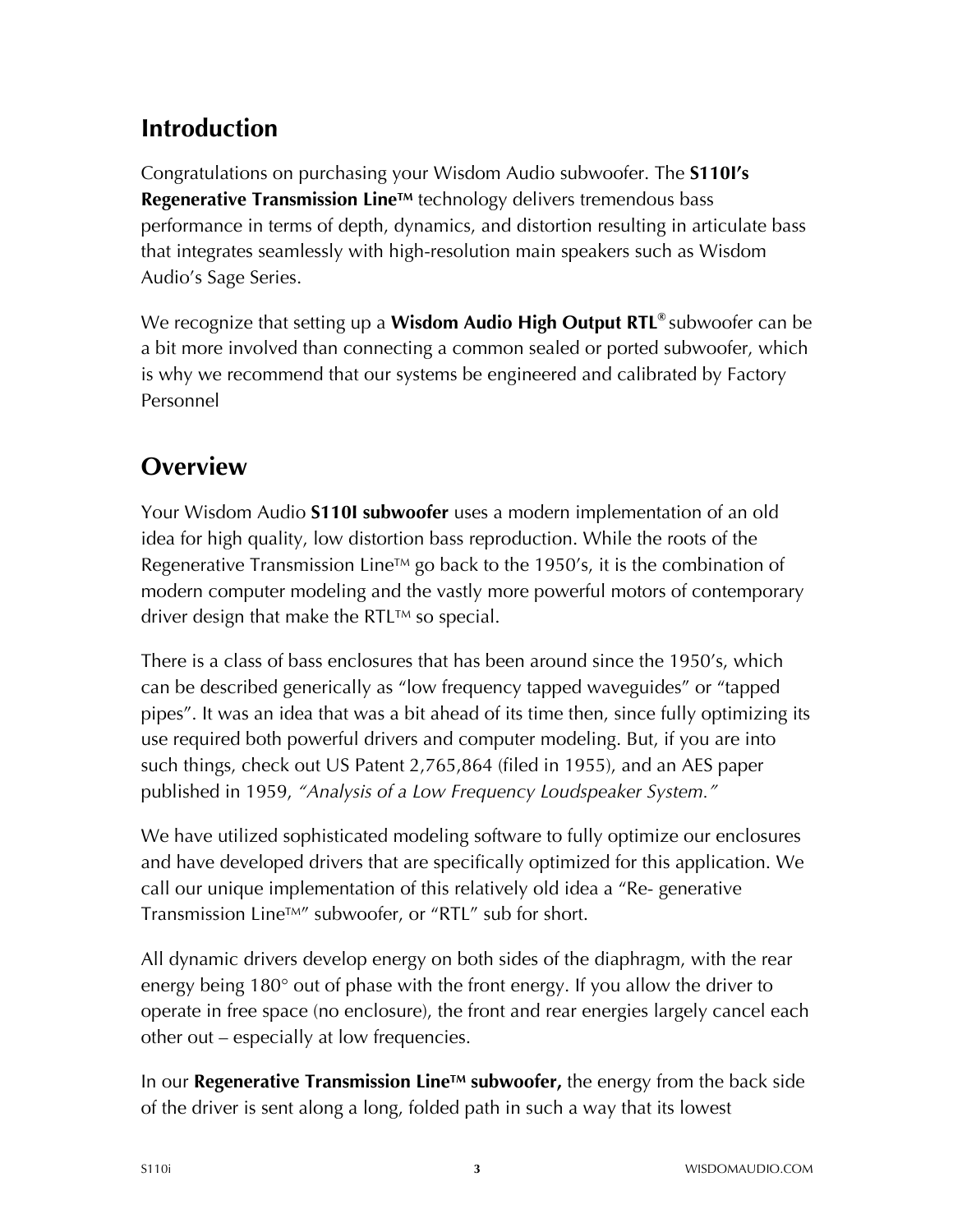frequencies arrive back at the front side of the driver in phase, effectively summing to an increase of 6 dB in output. Thus, the energy from both sides of the woofer cone is used in a productive way, resulting in a substantial reduction in distortion and an effective surface area double compared to what you would otherwise expect. As an example, the effective radiating surface area of the one 10" woofer in the S110I is equivalent to *one* 15" woofer in more conventional enclosures yet fits in a 3.5" deep stud bay.

The results are quite stunning. Low frequencies are strikingly dynamic and responsive and integrate quite seamlessly with the fast and detailed Sage Series planar magnetic hybrids. As an example, the S110I can output more than 128 dB at 30 Hz.

# **Unpacking the S110i**

The Wisdom Audio S110i subwoofer is a substantial piece of equipment. Please exercise caution when unpacking your S110i to ensure that you do not strain yourself from its (perhaps unexpected) weight.

#### **CAUTION**

**Do not** attempt to lift your S110i by yourself. Unpacking this subwoofer is clearly a two-person job. It is unwise for a single person to attempt doing so.

**Do not** attempt to lift your S110i while bending or twisting from the waist. Use your legs for lifting, not your back.

**Always** stand as straight as possible and keep the S110i close to your body to reduce strain on your back.

The S110i is fully assembled on delivery and comes in a large wooden crate.

The serial number for the S110i can be found on input connector plate on the rear of the speaker. Record this serial number below for easy reference should you need it in the future.

 $s/n:$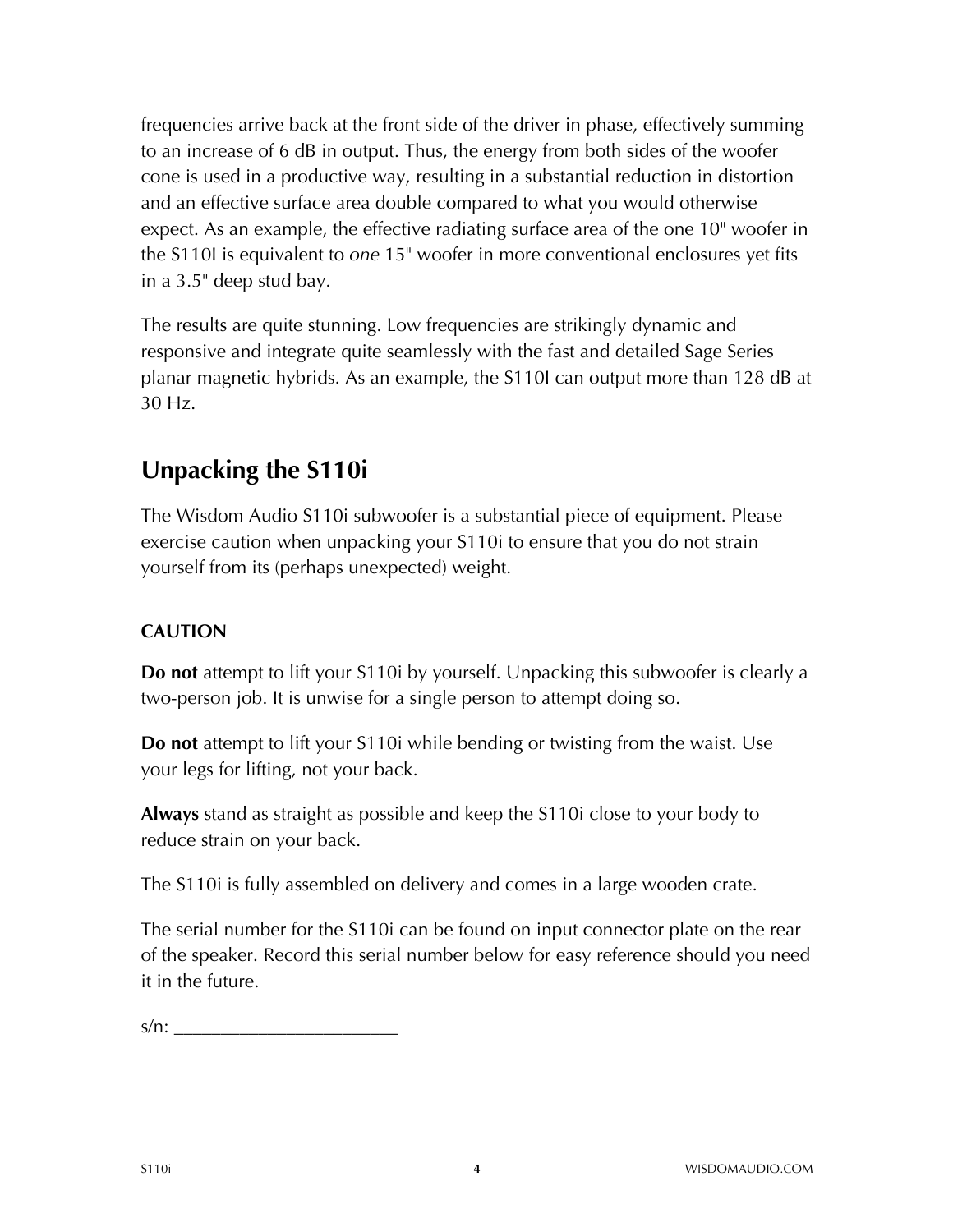# **Subwoofer Placement**

Subwoofers offer somewhat greater flexibility in placement since the frequencies they reproduce are not readily localizable by the human ear. This is because the wavelengths they reproduce are more than ten feet (3 meters) long, but our ears are located only about 6-7 inches (17 cm) apart. Thus, these extremely long waves do not contribute meaningfully to the imaging that the main speakers create.

However, this fact does not mean that the placement of the subwoofers has no effect on the sound quality in the room. Far from it. The subwoofers are the *most*  likely to suffer from the response irregularities introduced by the room itself, operating as they do below approximately 80 Hz in most systems.

Recent research into the behavior of rooms as a function of speaker placement has concluded that – if you have the freedom to do so – there are significant advantages to placing several smaller subwoofers around the room, rather than relying on a single large woofer. Moreover, the optimum placement is usually centered on each of the four walls, or deep in the corners of the room. If you have the luxury of doing so, this simple placement strategy can reduce the size of the room's response irregularities from 20 decibels down to perhaps as little as 6-8 decibels – a tremendous improvement.

# **Room Treatment**

Rectangular rooms have six reflecting surfaces (four walls, ceiling, and floor) that reflect sound to the listener, after various delays introduced by the indirect routes the sound take on their way to the listener. These first reflections are particularly damaging to sound quality. Looking at the simplest case of stereo reproduction, you have *a minimum of 12 first reflection points* in your room that deserve some attention.

Unfortunately, it is often difficult to do much about the ceiling and floor reflections, even though they are arguably the most destructive. (The minimization of these reflections is one of the strongest arguments for the tall, line source loud- speakers that Wisdom Audio builds.) This leaves you with eight "first reflections" that you should consider minimizing somehow. These points are easily found by having an assistant slide a small mirror along the four walls of the room, while you sit at the listening position. Any place on the wall where you can see a reflection of *any*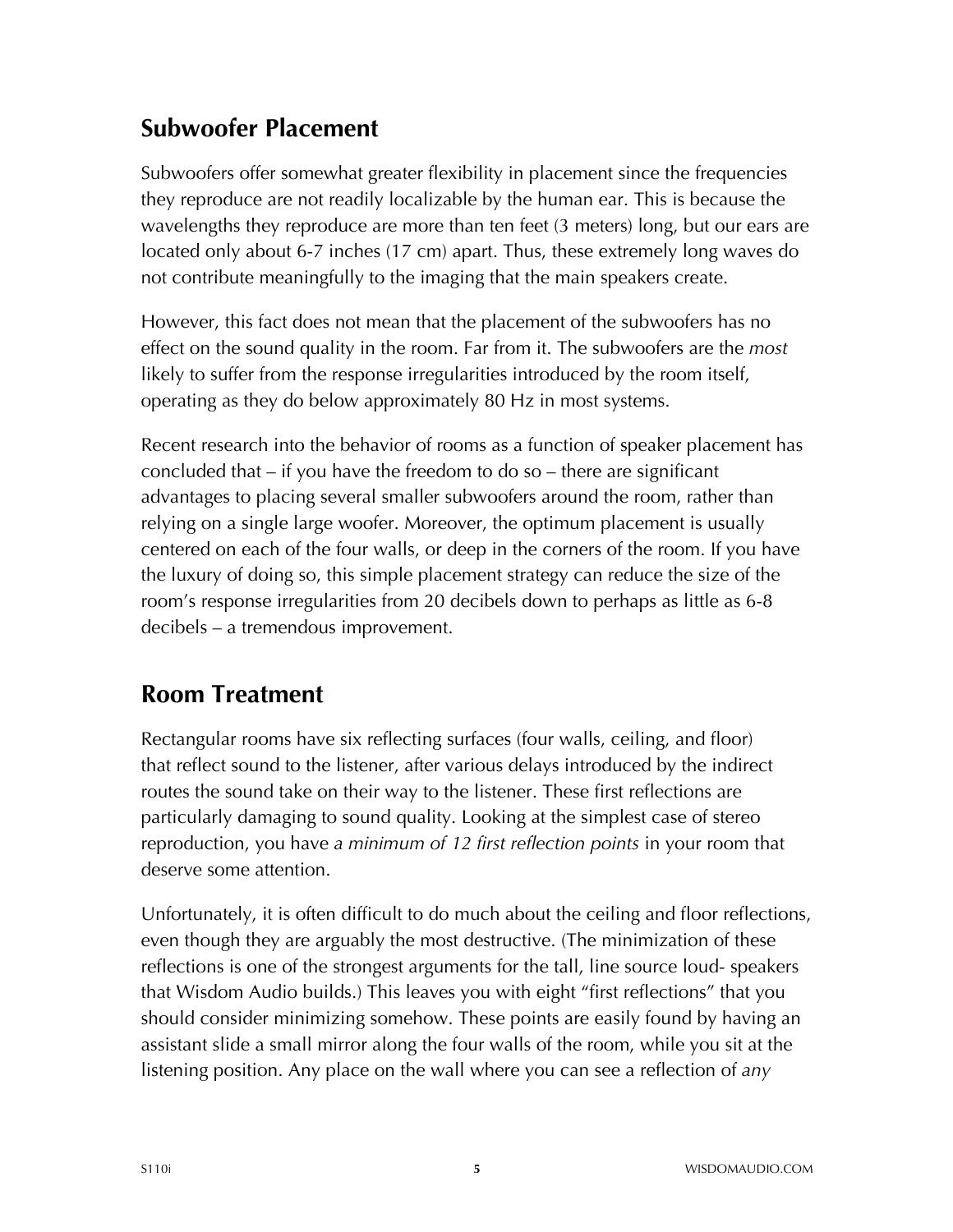speaker is a first reflection point. Concentrate on the first reflections for the Left and Right speakers first.

If you can, arrange to apply either absorption or diffusion at these eight points (don't forget the wall behind you). Absorption can be as simple as heavy, insulated drapes; diffusion can be provided by a well-stocked bookcase with books of varied sizes. Alternatively, you can buy purpose-designed room treatments (some sources listed under References, below).

The important things to remember are these: a good room should have a balance of absorption and diffusion; and if you are going to treat only a few areas of the room, the first reflection points are the most important ones to treat.

### **Professional Acoustic Design**

Does this all sound too complicated? For good reason: it *is* complicated.

The difference between the average listening room and one that is professionally designed and implemented is huge. A great listening room will disappear to an astonishing degree, letting the experiences captured in your recordings speak to you directly. A well-designed room is also quieter and more comfortable. It can easily become a favorite retreat for peace and rejuvenation.

If you decide to investigate the possibility of improving your room with the help of a professional, it is important to find someone who focuses on residential spaces. Most acousticians are trained to deal with large spaces – airports, auditoriums, lobbies in commercial buildings, etc. The problems seen in "small" rooms (residential spaces) are quite different, and outside the experience of most acousticians. Find someone who specializes in and has a great deal of experience designing home studios, home theaters, and the like. Your Wisdom Audio dealer may be such a person; failing that, he/she can help you find such a professional.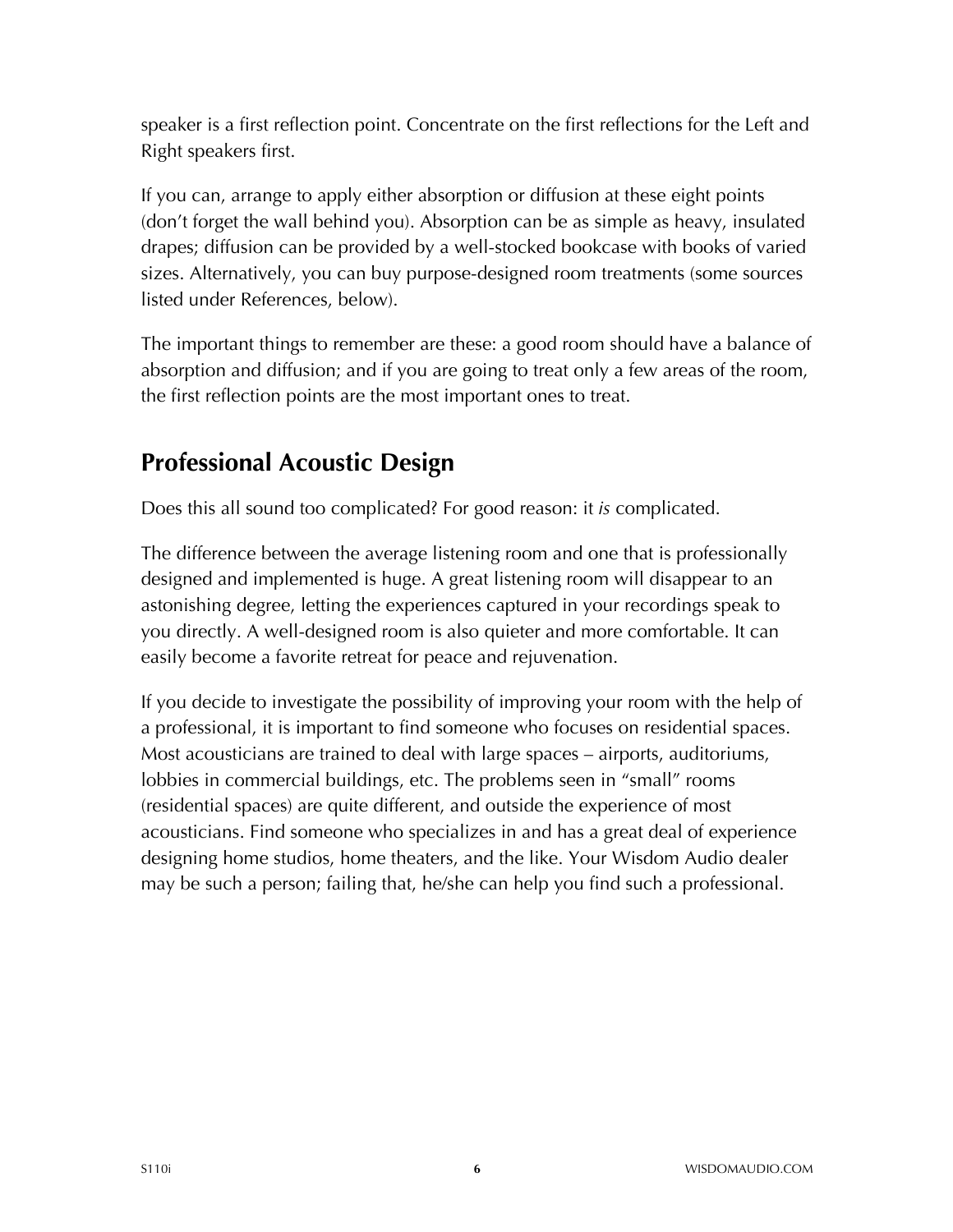#### **References**

#### **Books on Acoustics**

*The Master Handbook of Acoustics, F. Alton Everest,* TAB Books *Sound Reproduction: The Acoustics and Psychoacoustics of Loudspeakers and Rooms* by Dr. Floyd Toole, Focal Press

# **Setting up the S110i**

There is no escaping the fact that the S110i is a *large* subwoofer. It is designed to have remarkable installation flexibility for something so large. It may be used standing upright, or laying down on its broad side, in which case it can be built into a set of risers or as part of a "stage" in front of the screen.

The S110i is a passive subwoofer, meaning that it does not come with a "plate" amplifier or internal crossover. The crossover function is normally provided by the surround preamplifier in the system, or by any of the Wisdom SA-DSP amplifiers or the SW-1 amplifier (which is a required part of any system that uses an S110i). Similarly, the amplifier is one channel of whatever is being used for the rest of the system, or perhaps a dedicated, high-power amplifier, depending on your application.

The sensitivity of the S110i is quite high, at 101 dB/2.83V/1m (2.83V is one watt at 8Ω). So, you do not necessarily have to have a huge, powerful amplifier to drive the S110i. However, if you want to fill an unusually large space, the S110i can handle 2000 watts of power and deliver more than 128 dB at 30 Hz (again, measured at one meter).

We recommend using a Wisdom Series SA Amplifier for the best results, since the S110i sounds so good that you will be inclined to turn it up. You cannot go wrong by having too much power.

### **Making the S110i Connections**

As with any system, you should make changes to the connections only when the power is turned off to avoid any chance of inadvertently causing a problem (such as a short-circuit).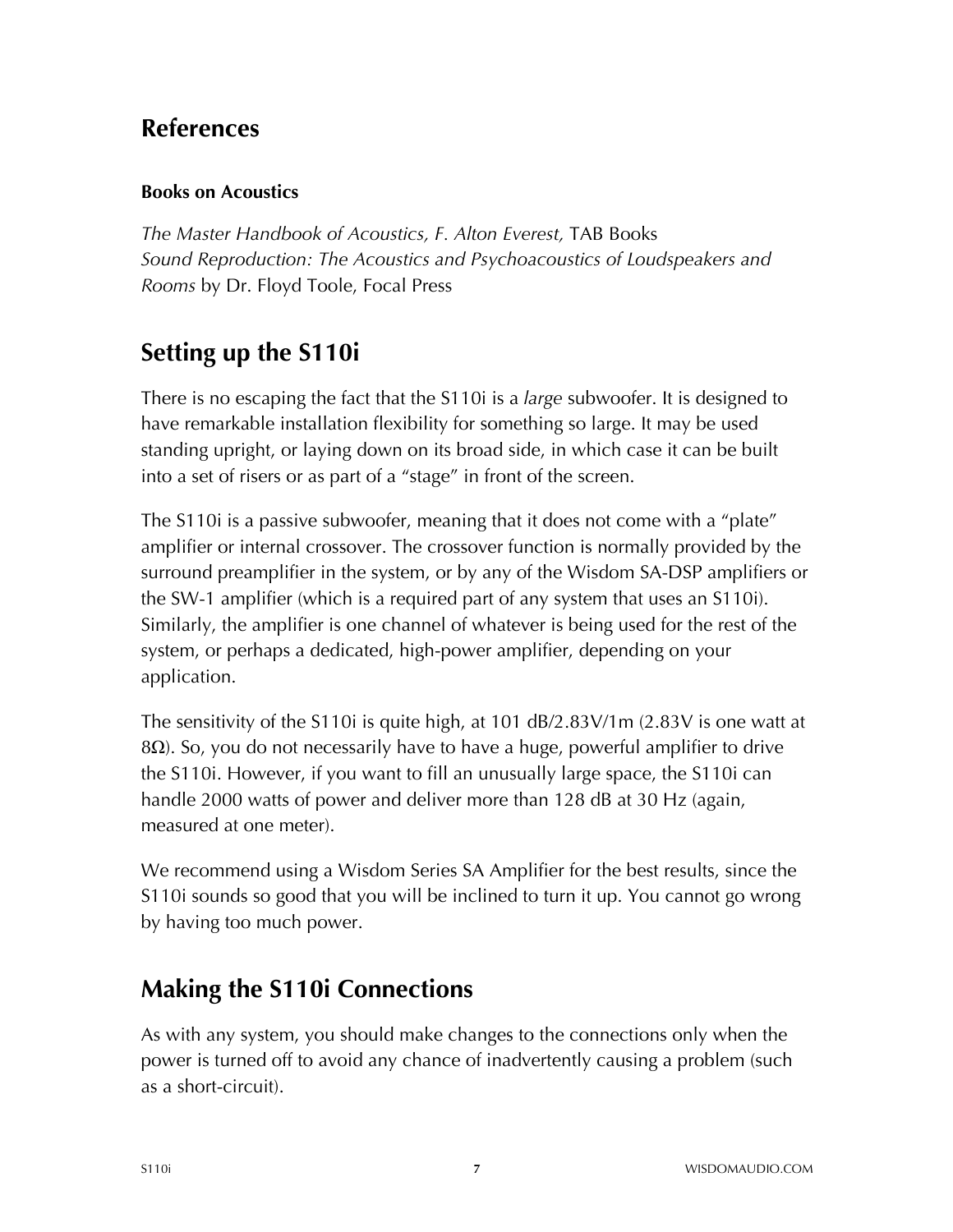We recommend using heavy-gauge speaker wire, the gauge will vary dependent on your speaker run length. Please consult an authorized dealer to determine what gauge would be best for your application.

We recognize that setting up a **Wisdom Audio High Output RTL®** subwoofer can be a bit more involved than connecting a common sealed or ported subwoofer, which is why we recommend that our systems be engineered and calibrated by Factory Personnel

Connect the outputs of your amplifier to the subwoofer, taking care to get the polarity correct. Connect the positive (+) terminals on your amplifier to the positive (+) terminals on the S110i; likewise, connect the negative (–) terminals on the amplifier to the negative (–) terminals on the S110i.

### **North American Warranty**

#### **Standard Warranty**

When purchased from and installed by an authorized Wisdom Audio dealer, Wisdom Audio loudspeakers are warranted to be free from defects in material and workmanship under normal use for a period of 10 years from the original date of purchase on the cabinet and passive drivers.

**IMPORTANT:** Wisdom Audio loudspeakers are designed for installation and operation in environmentally controlled conditions, such as are found in normal residential environments. When used in harsh conditions such as outdoors or in marine applications, the warranty is three years from the original date of purchase.

During the warranty period, any Wisdom Audio products exhibiting defects in materials and/or workmanship will be repaired or replaced, at our option, without charge for either parts or labor, at our factory. The warranty will not apply to any Wisdom Audio products that has been misused, abused, altered, or installed and calibrated by anyone other than an authorized Wisdom Audio dealer.

Any Wisdom Audio product not performing satisfactorily may be returned to the factory for evaluation. Return authorization must first be obtained by either calling or writing the factory prior to shipping the component. The factory will pay for return shipping charges only if the component is found to be defective as mentioned above. There are other stipulations that may apply to shipping charges.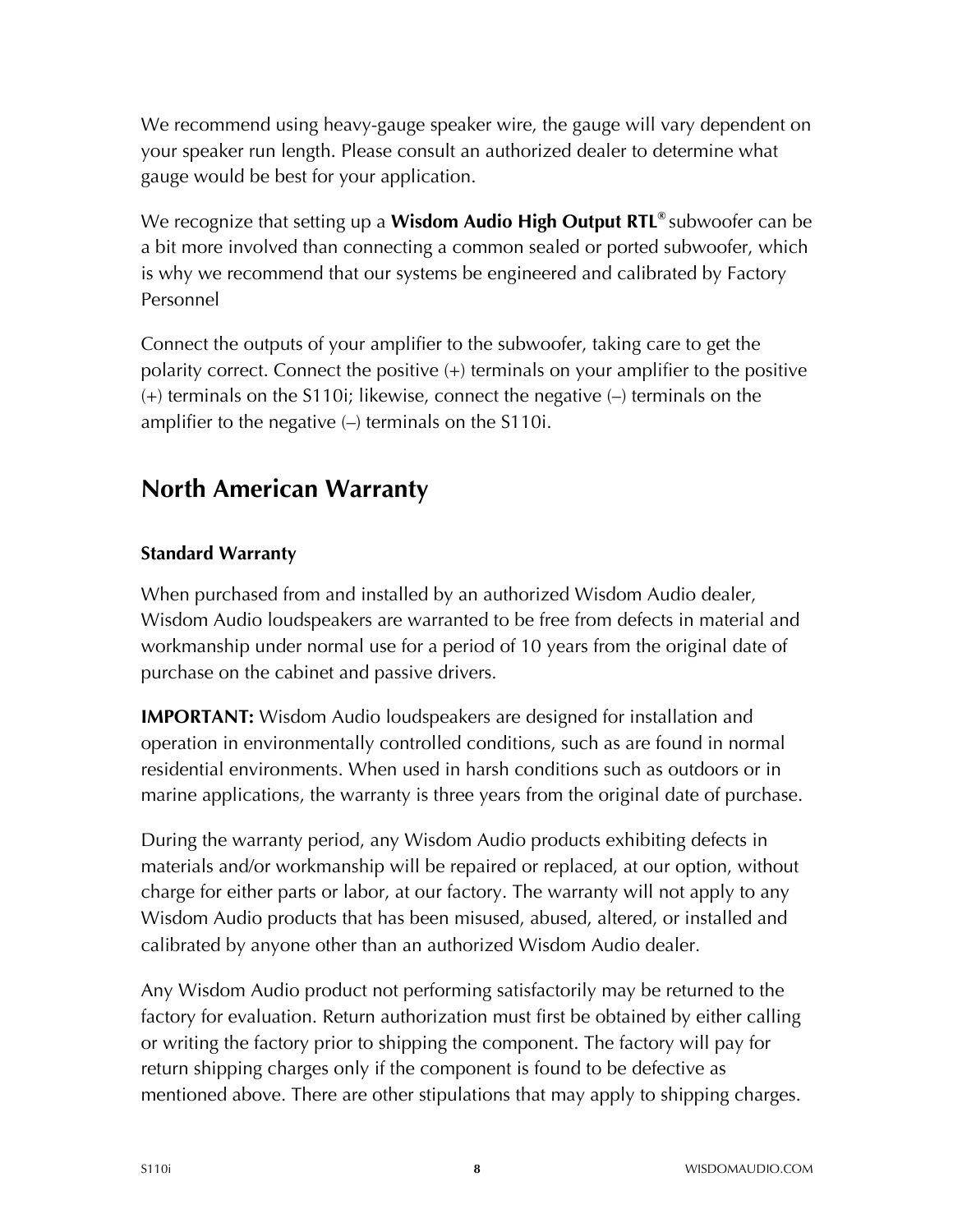There is no other express warranty on Wisdom Audio products. Neither this warranty nor any other warranty, express or implied, including any implied warranties of merchantability or fitness, shall extend beyond the warranty period. No responsibility is assumed for any incidental or consequential damages. Some states do not allow limitations on how long an implied warranty lasts and other states do not allow the exclusion or limitation of incidental or consequential damages, so the above limitation or exclusion may not apply to you.

This warranty gives you specific legal rights, and you may also have other rights, which vary from state to state. This warranty is applicable in the United States and Canada only. Outside of the U.S. and Canada, please contact your local, authorized Wisdom Audio distributor for warranty and service information.

# **Obtaining Service**

We take great pride in our dealers. Experience, dedication, and integrity make these professionals ideally suited to assist with our customers' service needs.

If your Wisdom Audio loudspeaker must be serviced, please contact your dealer. Your dealer will then decide whether the problem can be remedied locally, or whether to contact Wisdom Audio for further service information or parts, or to obtain a Return Authorization. The Wisdom Audio Service Department works closely with your dealer to solve your service needs expediently.

**IMPORTANT:** Return authorization must be obtained from Wisdom Audio's Service Department BEFORE a unit is shipped for service.

It is extremely important that information about a problem be explicit and complete. A specific, comprehensive description of the problem helps your dealer and the Wisdom Audio Service Department locate and repair the difficulty as quickly as possible.

A copy of the original bill of sale will serve to verify warranty status. Please include it with the unit when it is brought in for warranty service.

**WARNING:** All returned units must be packaged in their original packaging, and the proper return authorization numbers must be marked on the outer carton for identification. Shipping the unit in improper packaging may void the warranty, as Wisdom Audio cannot be responsible for the resulting shipping damage.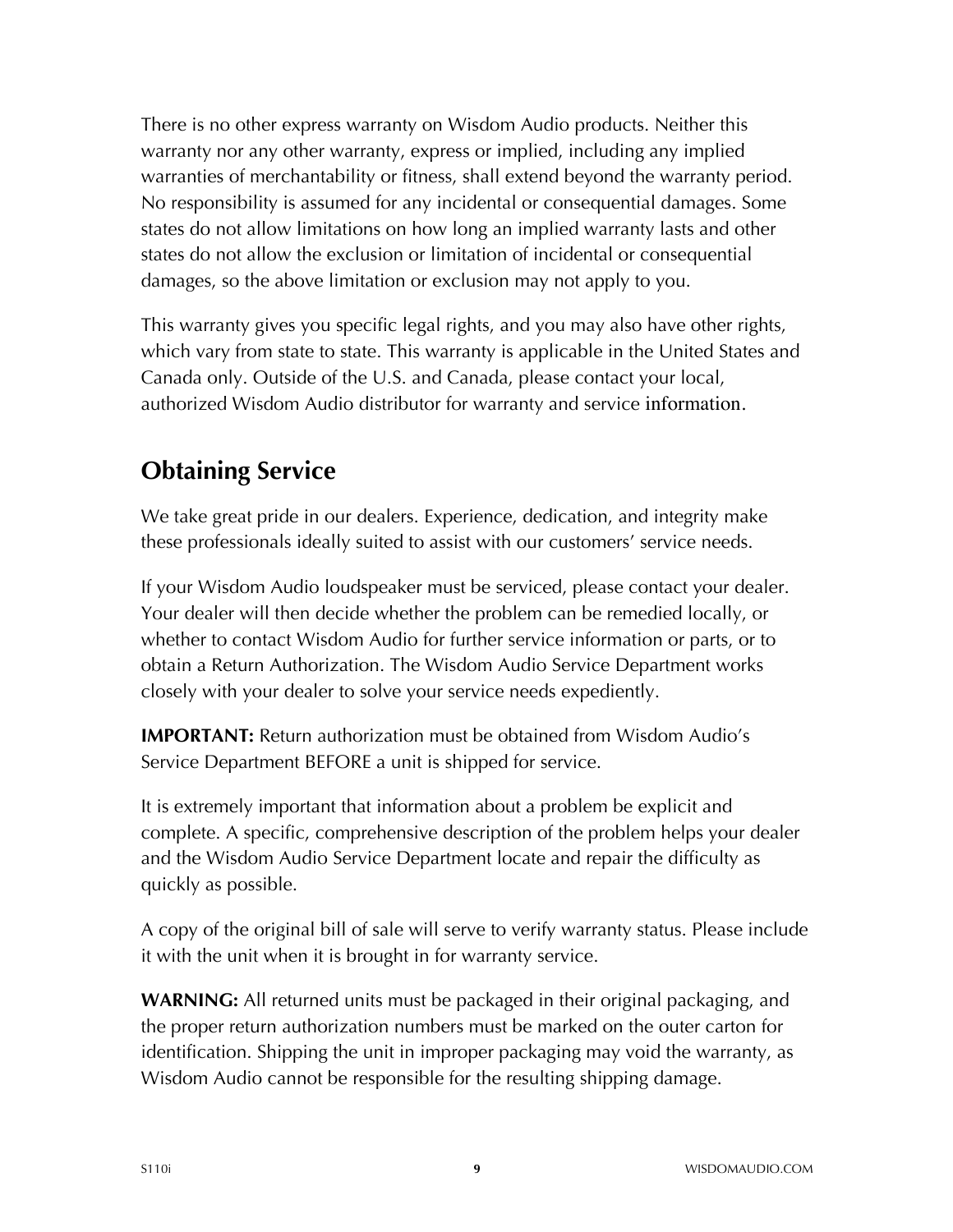Your dealer can order a new set of shipping materials for you if you need to ship your loudspeaker and no longer have the original materials. There will be a charge for this service. We strongly recommend saving all packing materials in case you need to ship your unit someday.

If the packaging to protect the unit is, in our opinion or that of our dealer, inadequate to protect the unit, we reserve the right to repackage it for return shipment at the owner's expense. Neither Wisdom Audio nor your dealer can be responsible for shipping damage due to improper (that is, non-original) packaging.

### **Specifications**

All specifications are subject to change at any time to improve the product.

- **Number of required amplifier channels:** 1
- **Frequency response:**  $28Hz 80 Hz \pm 2dB$  relative to the target curve
- **Impedance:** 6Ω
- **Sensitivity:** 96 dB/2.83V/1m
- **Power handling, peak:** 2000w
- **Maximum SPL:** 128dB / 30 Hz /1m
- **Dimensions:** See appropriate dimensions drawings on next page
- **Shipping weight, each:** 160 lbs. (72.5 kg)

For more information, see your Wisdom Audio dealer or contact:

#### **Wisdom Audio**

1572 College Parkway, Suite 164 Carson City, NV 89706 wisdomaudio.com information@wisdomaudio.com (775) 887-8850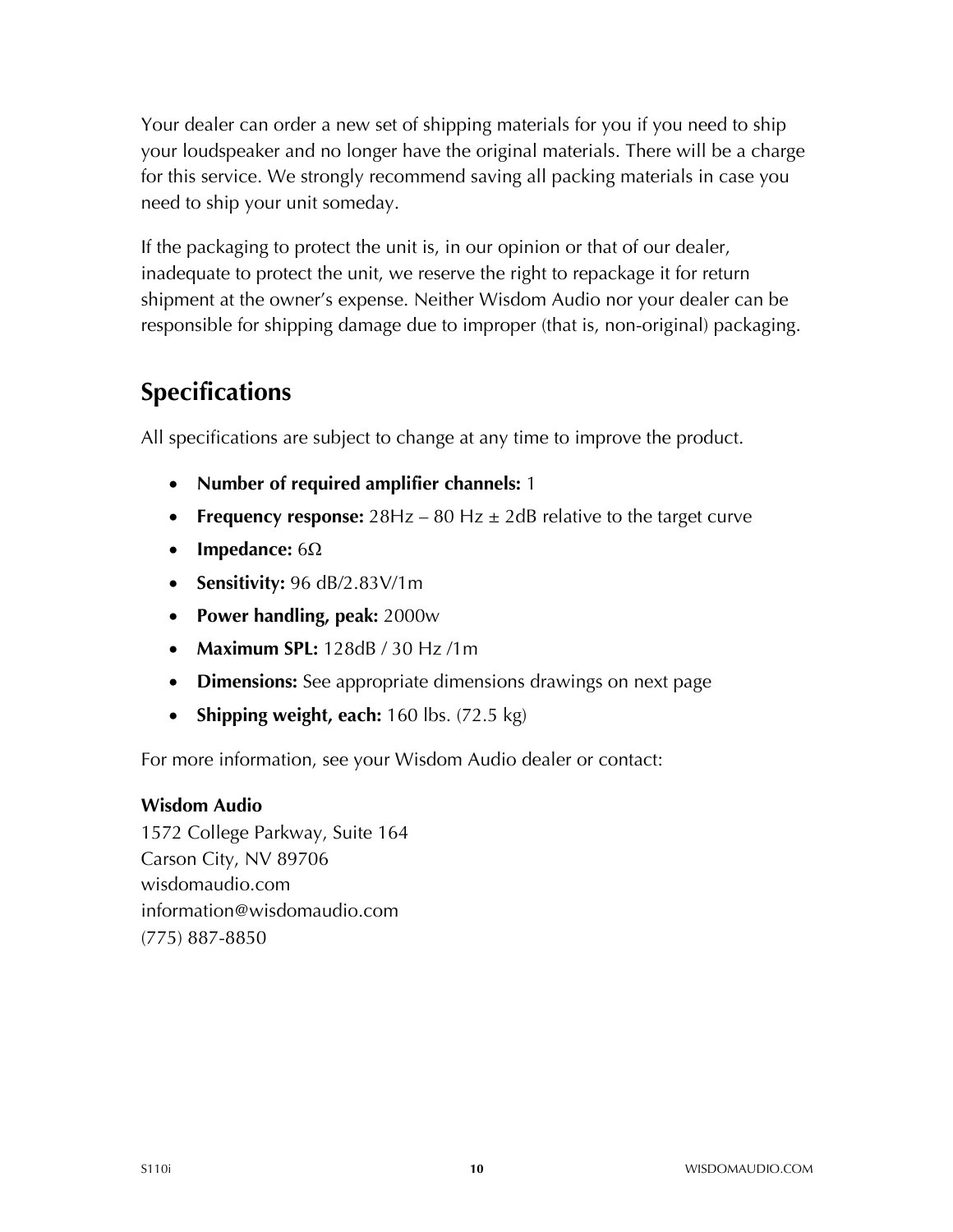### **Accessories**

#### **Extension Port "f/c" Kit**

The S110i's port can be extended up to 30" (76 cm) for mounting under the floor, in the ceiling or venting the sub from an adjacent room. For more information and pricing please consult your approved Wisdom Audio dealer.



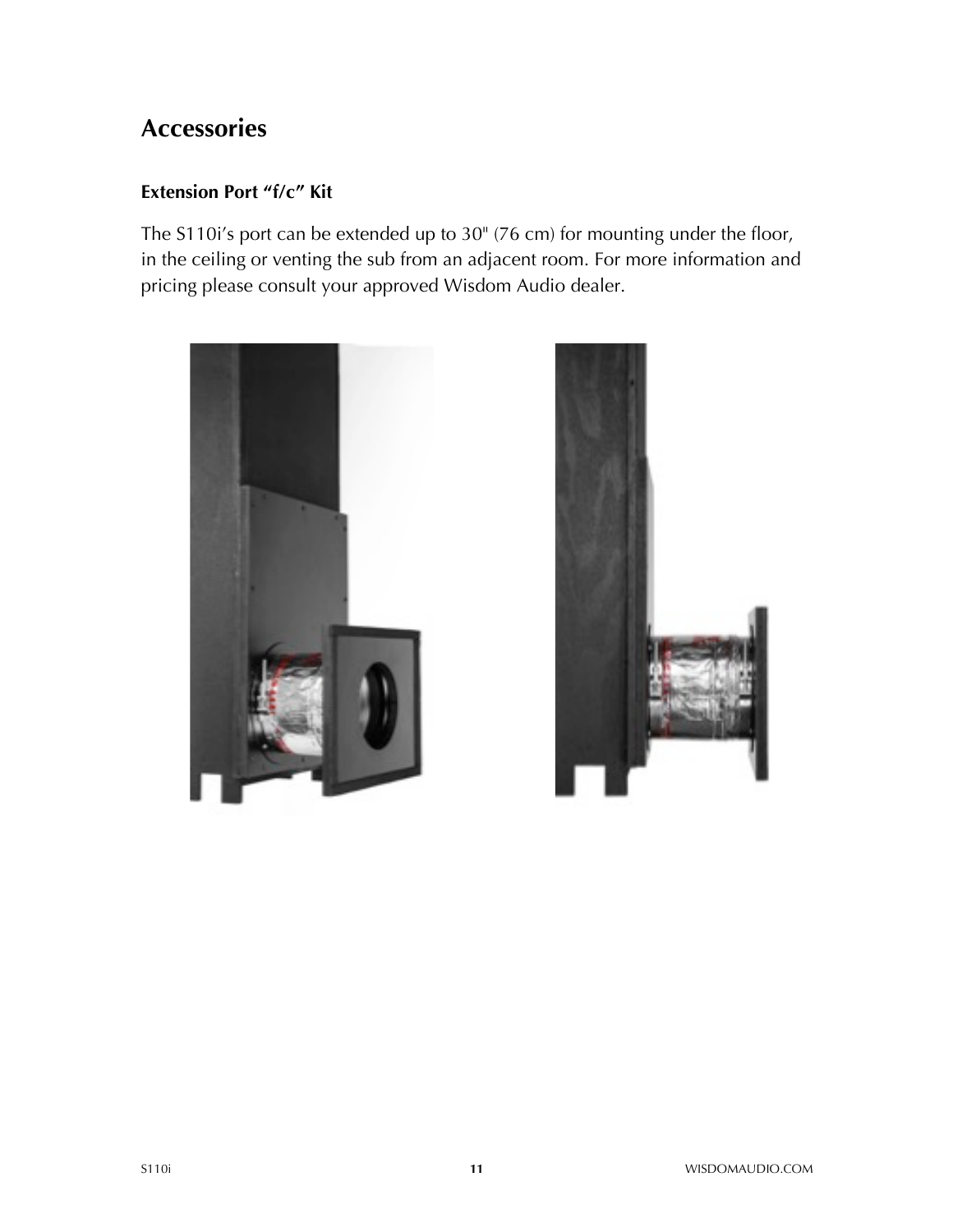# **S110i Dimensions**